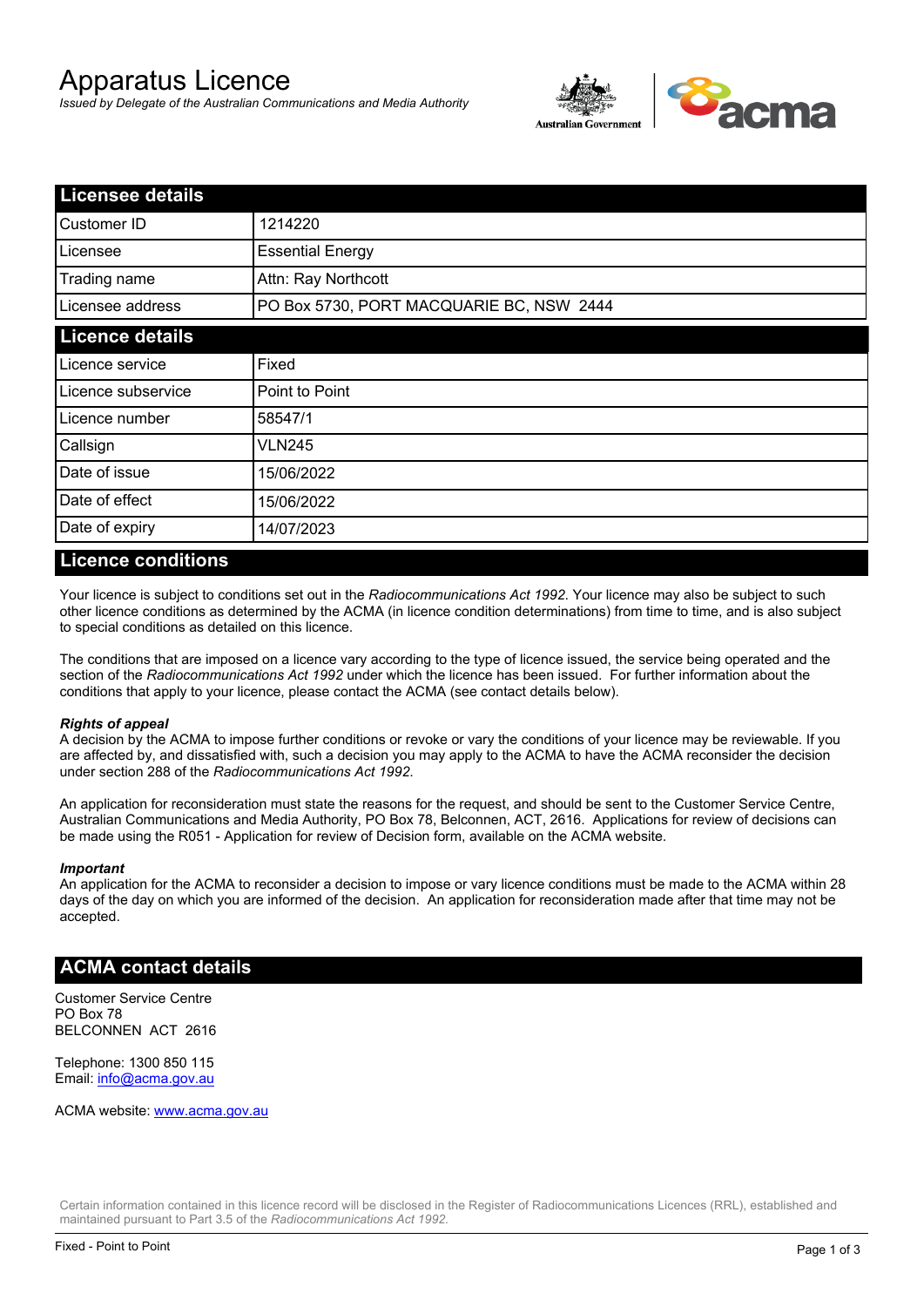## **Special Conditions applying to licence no.: 58547/1**

The level of all discreet spurious components, measured at the output of the transmitter, must not exceed -30dBm.

The level of power in the adjacent channel must not exceed -22dBm.

### **Advisory Notes applying to licence no.: 58547/1**

Conditions applicable to the operation of Point to Point station(s) authorised under this licence can be found in the Radiocommunications Licence Conditions (Apparatus Licence) Determination and the Radiocommunications Licence Conditions (Fixed Licence) Determination, the 'fixed licence lcd'. Copies of these determinations are available from the ACMA and from the ACMA home page (www.acma.gov.au).